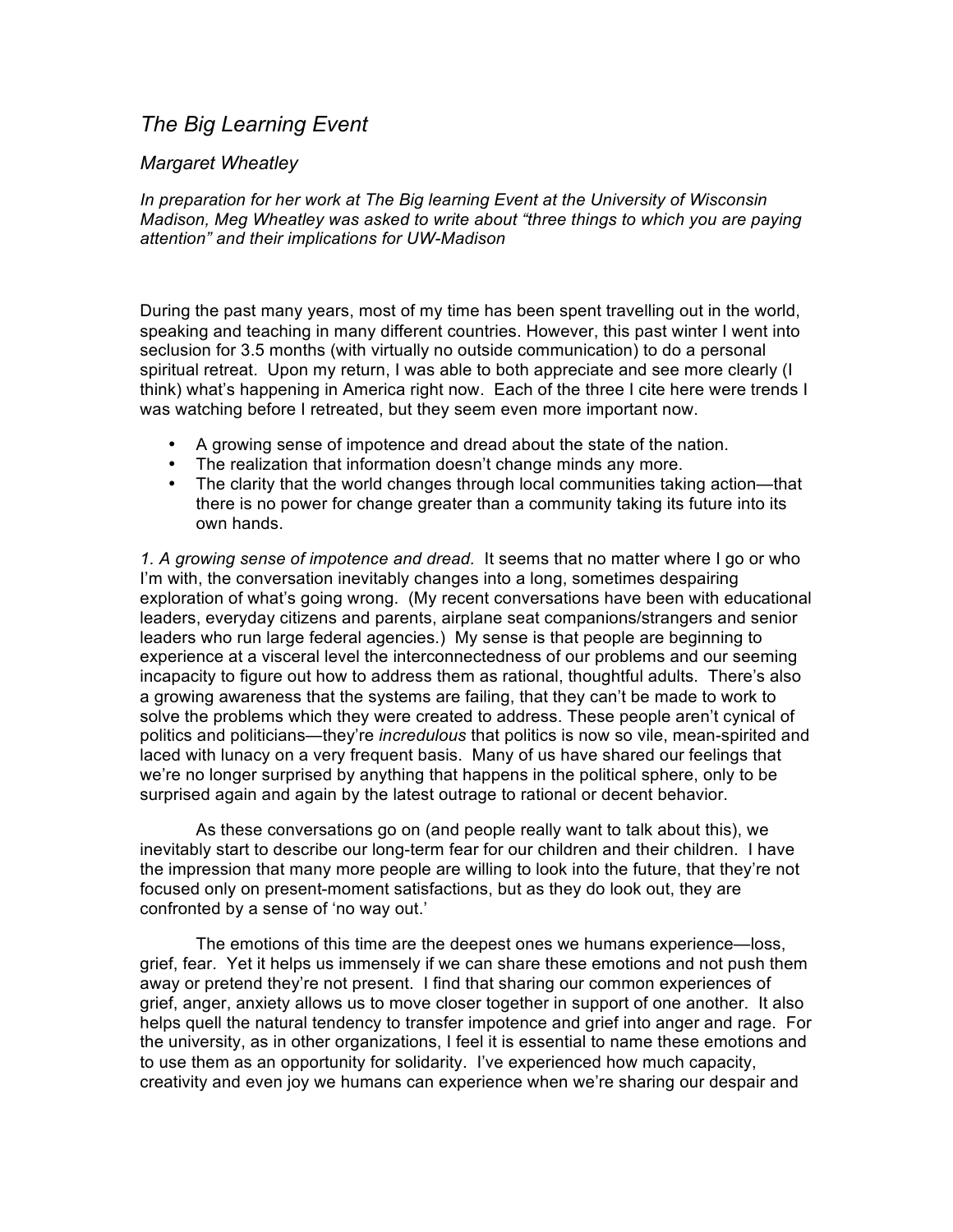grief. It's essential that we don't let our strong reactions to this time drive us farther apart.

Particularly in the university, where we excel as brilliant analysts and advocates, it's easy to stay at the intellectual level. But if we seek only intellectual power, we deprive ourselves of the more sustaining human energies that are available when we acknowledge the depth of our feelings. And as we stand together, even in the most overwhelming and despairing situations, we discover what humans have experienced through the ages—that we can get through anything, and discover new sources of motivation, energy and power, when we're together.

2*. Information doesn't change minds anymore.* For many years I've written about the role of information, how it's the essential element by which life forms itself, of how any change requires a change in perception. What I observe now is that information no longer in-forms us. We have moved quite literally into the Tower of Babel where people want their voices to be heard, but without any reciprocal listening. At the national, state, and most local levels, people are more interested in drama at public meetings than they are in being engaged in thoughtful exchanges. And this is happening worldwide now, as more and more countries that once valued public discourse and civility shift sharply to the right (e.g., Denmark, Holland, Canada, Finland, the U.K.—all previously societies with good public processes and active democracies).

I personally don't know how change happens when information loses its mindchanging capacity. But history is clear on this—demagogues prevail and people surrender their higher human capacities in exchange for alleged security. Orwellian societies arise and we become sub-human, manipulated by base human needs rather than higher order values.

Information's inability to change minds has many implications for the university. First, for researchers, there is a need to preserve the integrity of their work even as they want it to be influential. We've seen too many examples of late of researchers distorting their findings, or emphasizing certain implications and submerging others, because they want to get the public's attention. Long-term, this strategy backfires and only creates greater hostility and distrust towards researchers. And at this time when science and research in general are so discredited in the eyes of too many citizens, we must focus on maintaining our academic and moral integrity, as we persevere for a more rational time in the future.

Secondly, students and faculty need to realize the dynamics of this time, and not blame themselves when well-presented research doesn't affect policy decisions, public discourse or personal positions. It's tragic but seemingly obvious that we're living in a time when good information and well-developed arguments don't have the impact they once did. I'd like more researchers and students to realize that it's not their fault when their good work fails to make a difference (Gregory Bateson's classic definition - information is a difference that makes a difference).

And lastly, I believe there's an imperative to teach students how to engage in rational and responsive discourse with opposing points of view. I long for the debates of old, which were entertaining, enlightening and fun, where ideas were batted around and no one would ever dream of the type of character assassination that now characterizes so many public and media forums. I wonder how many young people, including my grown children, have ever experienced this type of debate.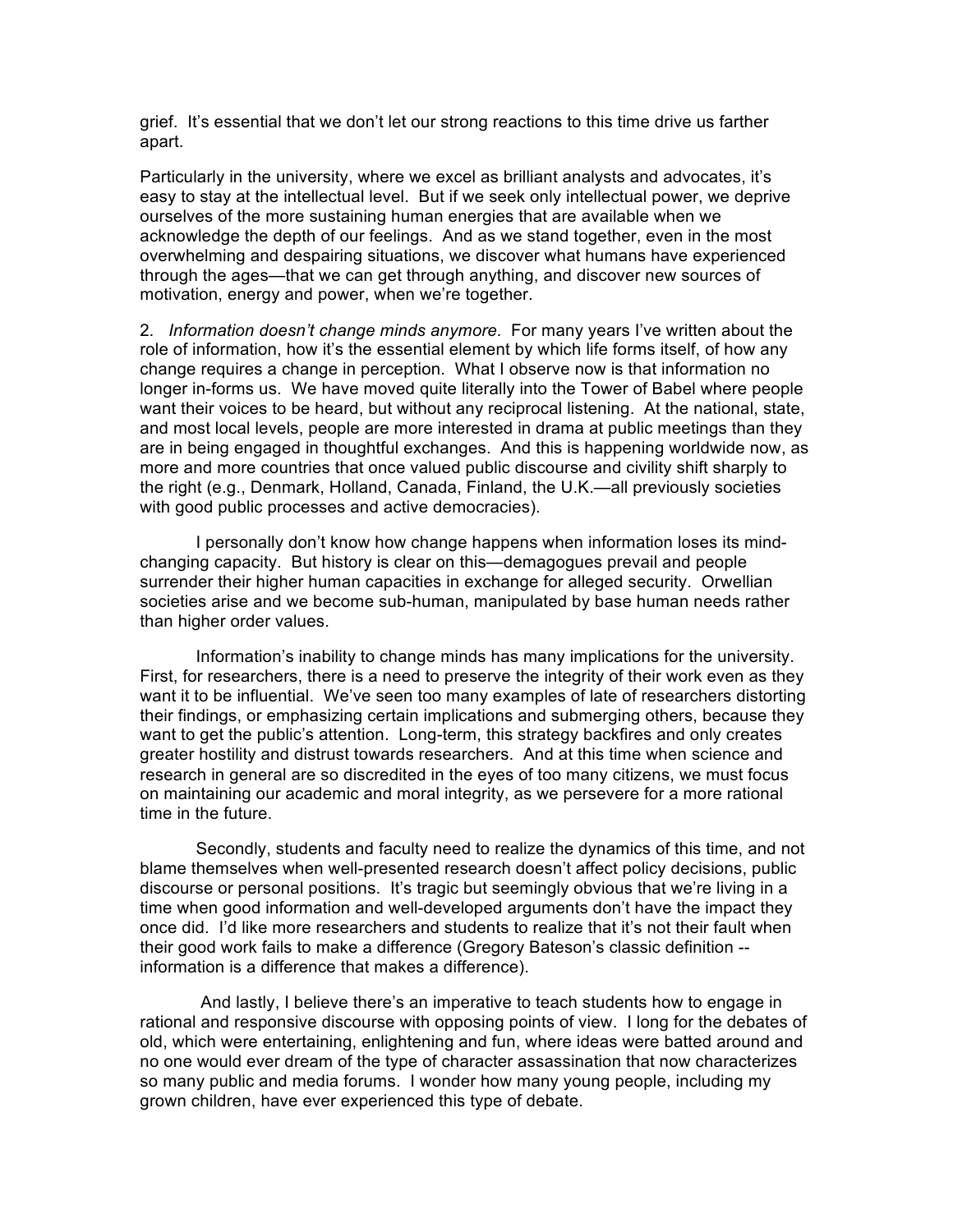I also feel strongly that students have to learn to make and respect factual arguments, and to learn an alternative mode of reaction to being swayed by appearances and emotions. Everything is against students learning these skills—we live in a world of constant snap judgments, opinions and reified positions. Marshall McLuhan predicted this in his work in the 60s—a culture brought up on visual stimuli will choose instantly based on impressions rather than well-crafted arguments. Yet even McLuhan could not have envisioned our current media or social network environment. At least I don't think he did!

*3. The world changes as local communities become self-determining.* Now I can be genuinely positive! More and more people, especially women local leaders, are realizing that it's up to us, that governments, programs and savior leaders are not available. The current movement to local—local foods, local currencies, local schools, and more—is important to note and even more important to support. I observe many small communities changing, taking responsibility for their own futures and their quality of life; in these communities, it's women who are taking the lead and working hard to overcome centuries of oppression to create change for their children.

 My own work, and what I've observed and participated in, has convinced me that global change always begins from small local efforts that then connect with other small local efforts; after many years of hard work, of experimenting and learning together, these small efforts may suddenly emerge as a powerful global system of influence. We need to recognize the failure of the popular change and development strategies that pursued one-size-fits-all programs or solutions-- we've wasted billions of dollars on these. Rather, we need to focus our efforts on strengthening communities, supporting local leadership to emerge from anyone, and trusting that people are capable, creative and motivated when it's their community and their set of problems.

There is a small group of activists and academics worldwide who are spearheading this approach to change; they've developed a devastating critique of the past decades of development work. Unfortunately, major philanthropists, such as Bill Gates, are still approaching large global problems with large-scale massive change efforts. Too few people are focused on developing health and resiliency at the local community level, even though this is where true change happens and takes root for generations.

For the University, I'd want to see work being done at the policy and research levels that could help strengthen the critique of traditional development strategies and collect more documentation of the progress being made community-by-community. It will take several more years probably to shift the good intentions of philanthropists away from large-scale roll-outs to small-scale cultivation projects, but it has to be done if we're to truly solve the major problems affecting communities everywhere, not just in the Global South.

My three trends resolve one another. If more people are active at the local level, they shift from impotence and grief to high energy and creativity. As they get engaged locally, they learn and develop; they come to understand how these large systems work and grow wiser in addressing their issues. Information again becomes important and